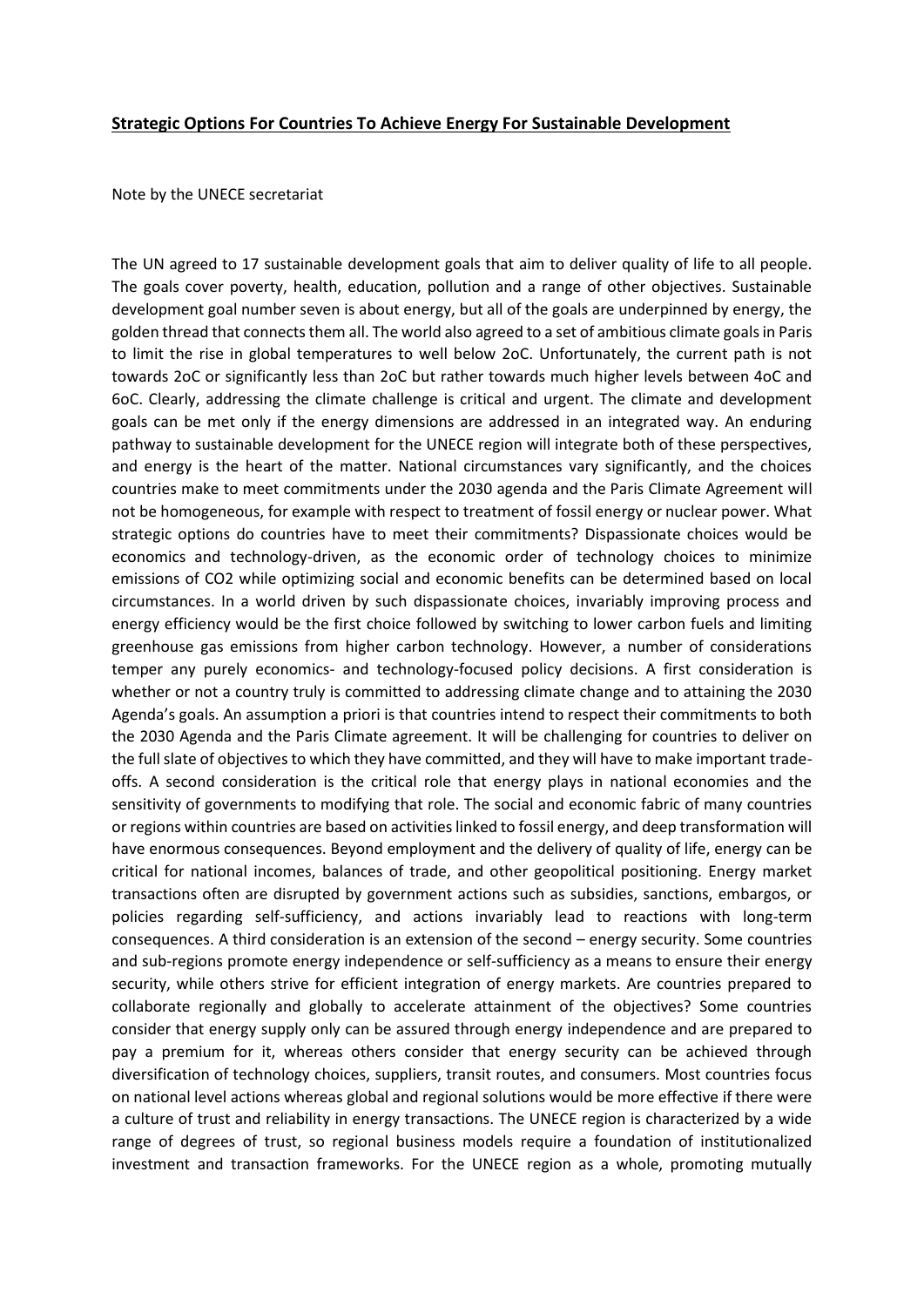beneficial economic-interdependence would accelerate attainment of the 2030 Agenda through integrative, nexus solutions that the notion of sustainable development offers. For energy, it is critical to think in terms of a wholly interconnected, complex system in which supply, demand, conversation, transport and transmission interact freely and flexibly. Ensuring energy security as part of the ongoing deep transformation creates an imperative to mobilize needed investment in the energy system of the future that is rational Strategic options for countries to achieve energy for sustainable development Note by the UNECE secretariat12 JANUARY-FEBRUARY 2021 and pragmatic socially, environmentally, and economically. However, the concepts of energy security evolved over time from security of supply to a broader view of energy security embracing supply, demand, and transit. However, with increasing penetration of digital technology throughout the energy system and with intensification of climatic events, the energy system is exposed to new risks of either human or natural origins (hacking, terrorist attacks, or natural events like forest fires, hurricanes, and rising oceans). These risks create an added imperative to address the challenge of resilience in terms of both planning and recovery. A fourth consideration is the timeframe within which countries might take transformational action. The UN intergovernmental panel on climate change has warned there remain only a dozen years for action to limit global warming to a maximum of 1.5oC, beyond which even half a degree will significantly worsen the risks of drought, floods, extreme heat and poverty for hundreds of millions of people. Urgent and unprecedented changes are needed, but the promise of Paris was matched by recognition that countries will choose their own tempo for change. The data indicate that the world is not on track to meet its commitments. The process of prioritization for some countries could place an early emphasis on development with climate objectives to be pursued later. An enduring element of this consideration will be to mitigate the short-term consequences of actions taken to achieve longer-term objectives. A fifth consideration is found in the levers of action and the agents of change countries can bring to bear to achieve their commitments in terms of shaping investments and modifying behaviors. The levers of action include market design and structure, network access rules, regulations and regulators, fiscal and monetary policy, taxes and subsidies, monopoly or competition oversight, and the like. The agents of change include the industry players, whether state-owned or private monopolies or large domestic champions on the one hand or a multitude of suppliers, consumers, and new entrants on the other. Governments can influence what will be valid business models through the legal, regulatory, fiscal and contractual frameworks they put in place. Industry will generally deploy their capabilities provided business models are valid (i.e., capital markets will finance them). The question of business model looms large in this consideration and obliges countries to consider what approaches they are prepared to countenance. Indeed, the choice of business model is one of the defining dimensions for the scenarios developed for this project. One approach is based on large state-owned or state-controlled entities, either regulated monopolies or major players in local, regional, or global markets with significant control over assets and resources. Another approach is that of competitive energy markets wherein natural monopolies such as grids or gas networks are regulated as such, but the rest of the business is considered a competitive marketplace. The textbook definition of a perfectly competitive market is one in which buyers and sellers have no market power, there are no barriers to entry or exit, and there is perfect information. Such a textbook extreme does not exist in practice despite best attempts at market liberalization in many UNECE countries over many years. Variants and blends of the two approaches exist throughout the UNECE region. A sixth and final consideration is the choice of technologies to deliver energy for sustainable development integrating the three axes of economics, environment, and society. As noted at the outset, national circumstances vary significantly, and countries will make choices that they consider consistent with their national interests while meeting the commitments they have made. The choices made will reflect decisions to include or exclude specific technology and to research and develop new technology. Often the technology options available reflect not only specific national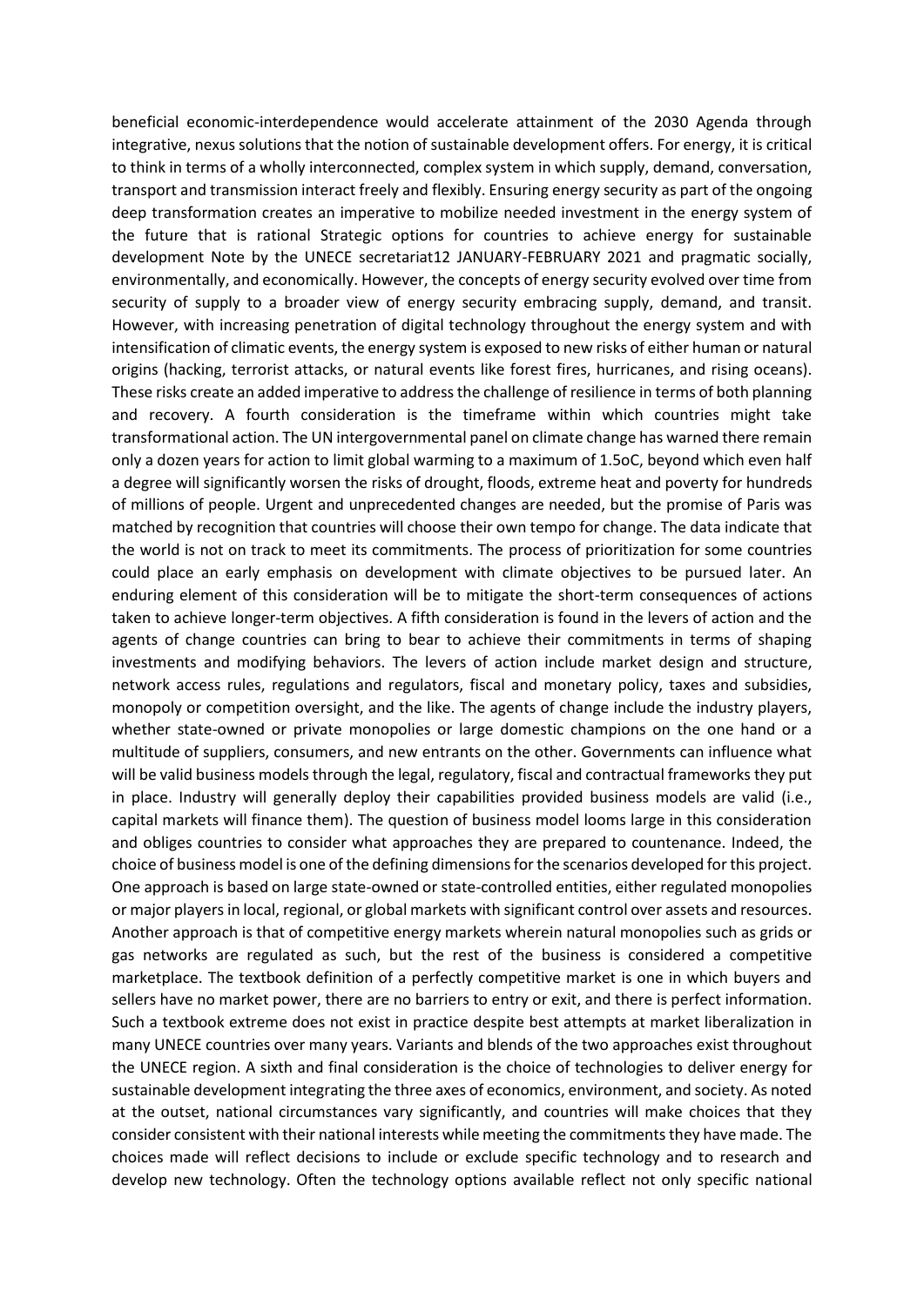preferences but also the contexts within which policy and investment decisions are to be taken (e.g., the technology choices available to a fossil-rich country with a state-owned monopoly will be very different from those available to a country with a blend of renewable energy and natural gas resources and a culture of market competition). Given the foregoing considerations, a few strategic approaches emerge: • Back to the Future: countries can turn to domestic or global energy champions to finance and manage needed investments while deploying an array of policy measures aligned (e.g., standards or fiscal incentives); • Policy Steroids: countries can extend and deepen current policy approaches with strengthened fiscal and policy commitments; and • New Business Ecosystems: countries can undertake deeply transformative measures to restructure the energy industry. Back to the future: energy champions Under this strategic approach, countries consider that the urgency of delivering both the 2030 Agenda and the Paris Climate Agreement obliges large-scale, transformative investments but remained concerned with security and reliability. They therefore choose to deploy the technical, financial, and managerial capabilities of large energy companies by i. Regulating and enforcing efficiency standards in appliances, buildings, and industry. ii. Encouraging market concentration and global collaboration among the leading energy companies. Reinforcing networks and extending interconnected operations on a wide regional basis; iii. Extending support systems for expansion of renewableINDIAN JOURNAL OF POWER & RIVER VALLEY DEVELOPMENT 13 energy capacity including notably in large, centralized facilities with necessary storage or back-up capacity. iv. Developing a low-carbon transport infrastructure. v. Deploying carbon capture and storage capacity in line with requirements, supported by policies similar to those deployed for other low or no carbon technology. vi. Deploying high efficiency low emissions technology to replace the least carbon efficient power technology world-wide. vii. In countries that accept nuclear power, building new power plants based on existing technology while developing next generation technology. Policy steroids: stretch Under this strategic approach, countries consider that intensification of investments in energy efficiency and renewables and new entrants in both supply and demand sides will accelerate the transformation to a low carbon energy system while meeting the demands of growing economies and populations. i. Expanding support for low-carbon energy sources, notably renewables, by increasing portfolio obligations and by enabling greater participation of low-carbon distributed generation. ii. Removing policy barriers to investments in energy efficiency and enhancing investment incentives to accelerate improvements in energy efficiency. iii. Insisting on policy coherence by removing subsidies that distort energy markets, specifically fossil and end use subsidies. iv. Instituting minimum performance standards for fossil fuel using technology (vehicles, power plants) v. Encouraging accelerated use of ICT (e.g., smart grids and IOT) to improve demand-side participation in energy markets, to improve efficiencies, and to enable greater penetration of intermittent renewables. vi. Encouraging use of mechanical and chemical storage of electricity. vii. For countries that accept nuclear power, address capital exposure and improve risk management. viii. Investing in network infrastructure (gas and electricity) to support penetration of natural gas into a range of end uses (local power generation, natural gas vehicles, back-up support for renewables, heating markets) and to support increased regional penetration of intermittent renewables. New business ecosystems: deep transformation Under this most aggressive strategic approach, countries undertake to transform energy fundamentally. The transformations cover pricing, tariffs, market design, market actors and enabling new categories of players. i. Instituting a real and impactful price on carbon (north of \$120/tonnes CO2, likely revenue neutral but applied world-wide with revenues generated used to support the transition in developing countries). ii. Investing in major energy infrastructure improvements in transport, power, and natural gas networks, socializing costs and access. Gas infrastructure investments to support penetration of natural gas into a range of end uses (local power generation, natural gas vehicles, back-up support for renewables, heating markets) while reducing methane emissions losses. iii. Removing all energy subsidies other than those designed to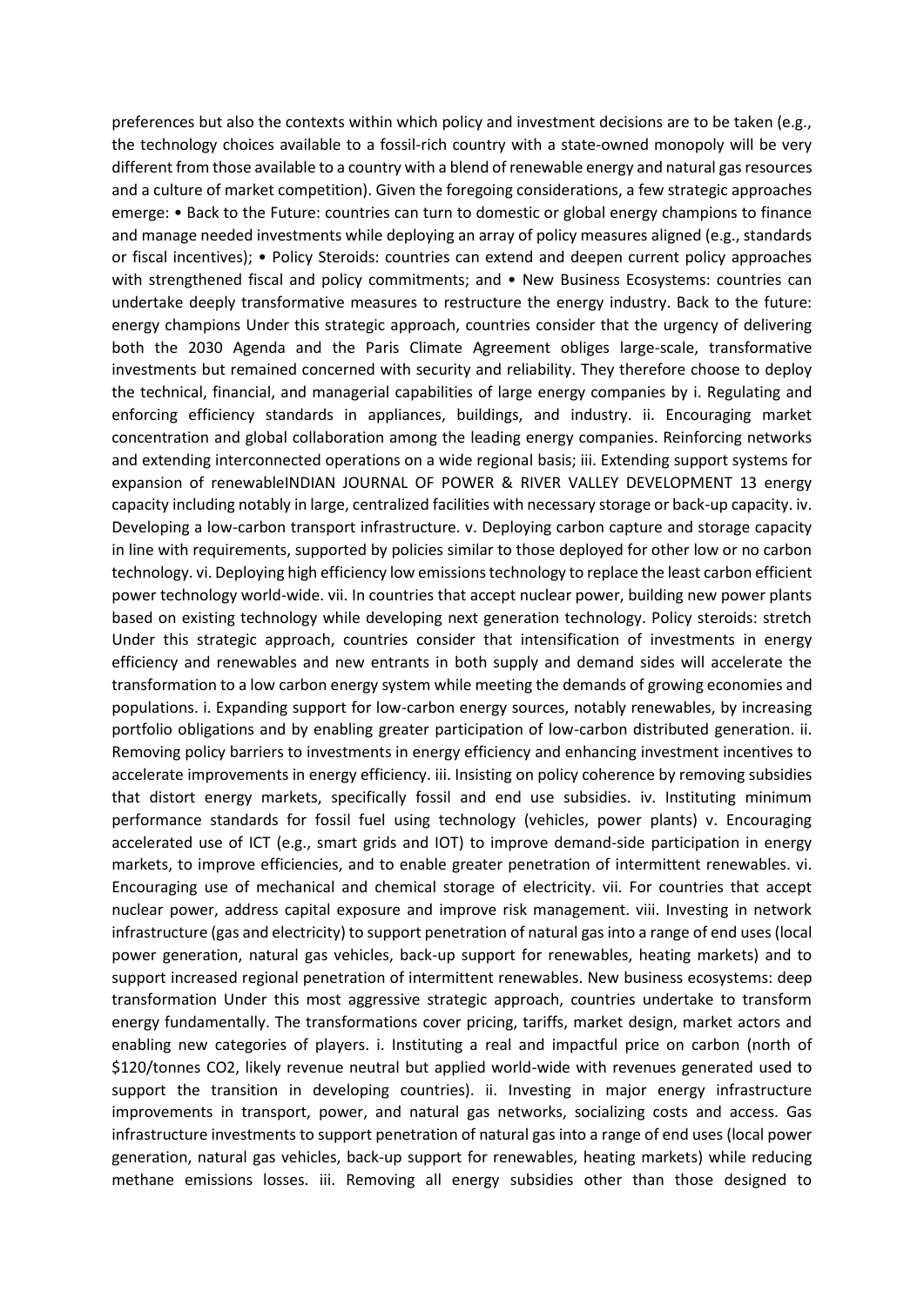commercialize new technology. iv. Redesigning energy markets to focus on provision of energy services (thereby making energy efficiency and quality of life improvements the central business model) v. Deploying ICT widely to improve total system connectivity and efficiencies, improve demand-side participation in energy markets, and enable greater penetration of distributed generation and intermittent renewables vi. Conceiving balancing markets in the power sector based on energy market boundaries and not political boundaries and enabling full participation by all stakeholders vii. Deploy and disseminate minimum performance standards throughout the energy system (emissions, power station efficiencies, appliance efficiencies, buildings, and so forth). Key insights from UNECE's expert groups Energy efficiency is a first priority. Before investing in new production and supply infrastructure, countries should improve energy efficiency and productivity when cost effective and, given the enormous potential that exists, should do so at scale in the production, transmission, distribution and consumption of energy. Countries should enable business models that prioritize improving energy productivity. • Industrial energy efficiency: Reduce energy intensity, improve process efficiencies and rethink technologies that are energy intensive. • Transport energy efficiency: Rethink large freight transport, deploy electric commuting, and reorganize cities. Introduce renewables into the transport fuel mix (including by transport electrification), energy recuperation, biofuels implementation, city mobility restructuring. • Building energy performance: Institute and enforce building codes, promote high performance buildings, appliance standards and integrate flexible business models for the residential sector.14 JANUARY-FEBRUARY 2021 Extend the penetration of renewable energy. Renewable and storage technologies improvements and innovations should be cost effective and made widely available. • Key innovations and disruptive technologies that will play a crucial role include smart grids, energy storage, renewable heating and cooling. Digital technologies are transforming the power sector. • Supply and demand-side flexibility is needed in the energy mix for grid resilience and stability. • Renewable energy potential (power, heat, transport) remains untapped. Recognise the role that fossil energy will play in a sustainable energy future. The social dimension of the 2030 Agenda cannot be ignored. Though the economic costs are quite high, it is the environmental dimension that is prioritized in the project's modeling results, and yet it is unrealistic that coal will be phased out given the social implications. It may be that there will need to be a better approach to burden sharing so that the social implications of the transition are managed better. Assumptions, hence outcomes, are tilted toward renewables, away from fossil fuels • Further dramatic solar and wind cost reductions are a model bias that can be questioned. Similar cost reductions for HELE and CCS also could be supposed. • Switching (undefined) fossil fuel subsidies to subsidies of renewables is contradictory to creating a level playing field (equal conditions). • If nuclear power is to be competitive, there is a need to reduce its capital costs. However, there is no evidence that small and medium nuclear reactors will have a lower capital cost [per installed kW]. • There is insufficient consideration of storage and hydrogen. • With advanced technology coal can be clean electric power source: CO2 capture rates can be 99% now in 2019 with proven technology. • The scenario analysis must consider the scarcity of certain resources, e.g., rare earths that are indispensable for electric power storage and that could constrain, in particular, EV market expansion. Natural gas will be key in decarbonisation. The existing gas infrastructure can deliver high storage and transmission capacity in a very efficient and cost-effective way. • Managing methane emissions from well to burner tip is essential given the global warming potential of methane. • Decarbonisation projects such as power to gas and energy storage or renewable and low carbon gases implementation (c.f., green/blue hydrogen and biomethane) decrease the environmental impact and carbon footprint of the energy sector.  $\bullet$  Using gas in sectors such as in electricity generation, heating, and transportation mitigates air pollution (including urban air quality). Given the enduring role of coal, global emissions of methane from the coal sector will continue to increase as mining accesses deeper resources. • Coal and methane are co-located in many parts of the world. Key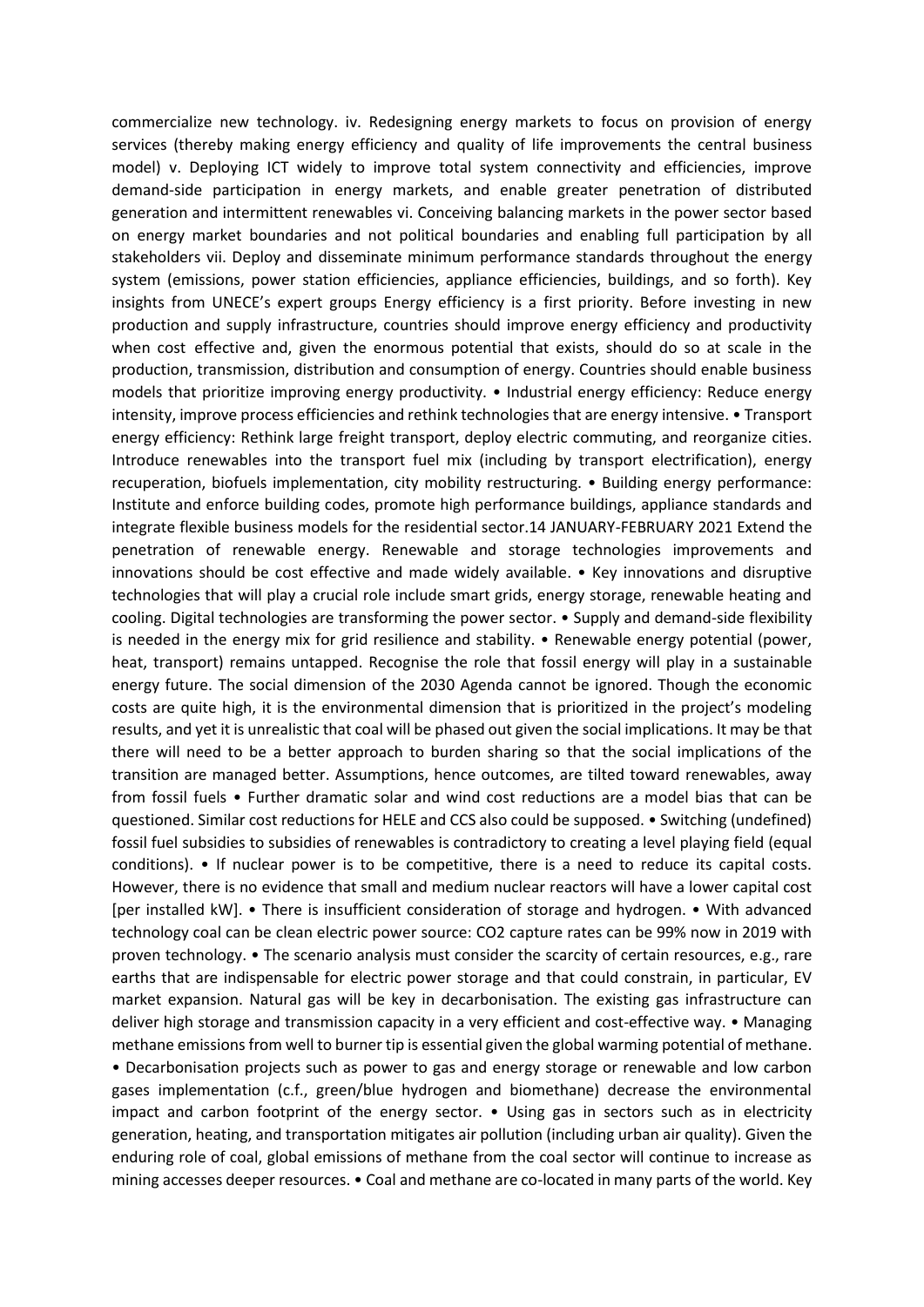coal producing nations often mine coal in gassy regions emitting greater than 750 million tonnes of CO2e or 52.5 billion cubic meters of methane per year. • Methane emissions do not cease at the time of mine closure. Methane escapes through abandoned mine openings (perfect seals are not possible), natural and mining related fractures, and other conduits. Surface mines also emit methane, additional study is needed to verify estimates of emissions. • Mitigation is possible, and some projects are operating to reduce methane emissions at active and abandoned mines. Annual emissions from one large underground coal mine in the USA can emit 2 million tCO2e per year or more, and a mitigation project would rival CCS at power plants. SUSTAINABLE RESOURCE MANAGEMENT • Oil and gas still leading the transition. Renewable energy and nuclear will not displace them without the financial/ policy incentives. Oil should be replaced by gas and renewable energy for heating and transport and kept for petrochemicals. • Renewable energy alone will not suffice to achieve 1.5/ 2.0oC target, gradual phase out of coal and replacement by gas, cleaner coal industry, greater focus on energy efficiency. Contrasting views on nuclear power role. Hydrogen not an effective solution yet. Should seek a sustainable energy mix rather than focusing on particular fuels in an isolated manner. • Synergies between fossil fuels and renewable energy. Increasing role of NG as a bridging fuel leading to 2030. • Contrasting views on CCS: Viable technology if costs decrease. Huge investments required, which may have a negative social impact, currently no policy incentives provided. CCS and bio-energy with CCS likely not to be ready even by 2050. • Massive amounts of critical elements required (e.g. batteries, PVs), which could be a limiting factor also due to geopolitical differences; however, alternative technology, acceptable international standards, efficient use and circular economy may address it. • Business models and disruptive technologies: Shale oil disruptive force in recent years, new nuclear technologies (such as molten salt reactors) thorium, better storage technologies, decentralized renewable energy production Policy recommendations Commit to minimizing adverse energy system impacts on climate, ecosystems and human health. Governments should develop new, transformative policy instruments and speed up regulatory reform. Energy market reform 1. Design energy markets as a holistic system 2. Prices should reflect full costs: provide durable price signals on GHG emissions. 3. Ensure reliability, access, stability; deploy l-t strategic energy planning. 4. Encourage new business models based on competitive low-carbon energy products and services 5. Alternative business models moving away from energy as commodity (push model/customer communication as a one-dimensional bill) to energy as true utility (service/public good?) where customer partners with (or even replaces) the provider. 6. Consider interplay of technologies, including between flexible clean coal, natural gas and renewables, and encourage enhanced engagement of consumers in market design by enabling distributed generation. 7. Incentives for energy efficiency, renewable energy, clean tech 8. Limit subsidies to overcoming s-t obstacles to commercialize 9. Reduce carbon intensity Energy Efficiency: Governments need to commit to look at investing in EE before any investments in production and supply infrastructure. Set clear targets for each country to reduce energy consumption for 15% in 2050 compared to 2020 10. Enable energy efficiency investments — develop business models with focus on increased energy efficiency and savings (negawatt pricing) 11. Sell services, not products 12. Industry sector: Set targets for energy intensity, phase off inefficient technologies, obligatory EMS and increase R&D for energy intensive technologies. 13. Transport sector: Phase-off all oil vehicles by 2050, phase-off all public transportation on oil by 2030, increase R&D for large freight transport and develop progressive vehicle standards. 14. Buildings sector: Mandatory new buildings to be 40kWh/m²/year by 2035 and NZEB by 2050, all public buildings to be NZEB by 2035, all energy intensive appliances to be programable based on open standards framework. 15. Urban energy efficiency planning 16. Minimum energy performance Standards 17. Energy efficiency education Renewable energy 18. Set clear short-term and long-term targets for each country to increase share of renewable energy in energy systems. 19. Laws & taxes appropriately modified to foster the rapid demand and supply of renewable energy business models: Focus on PPP and public based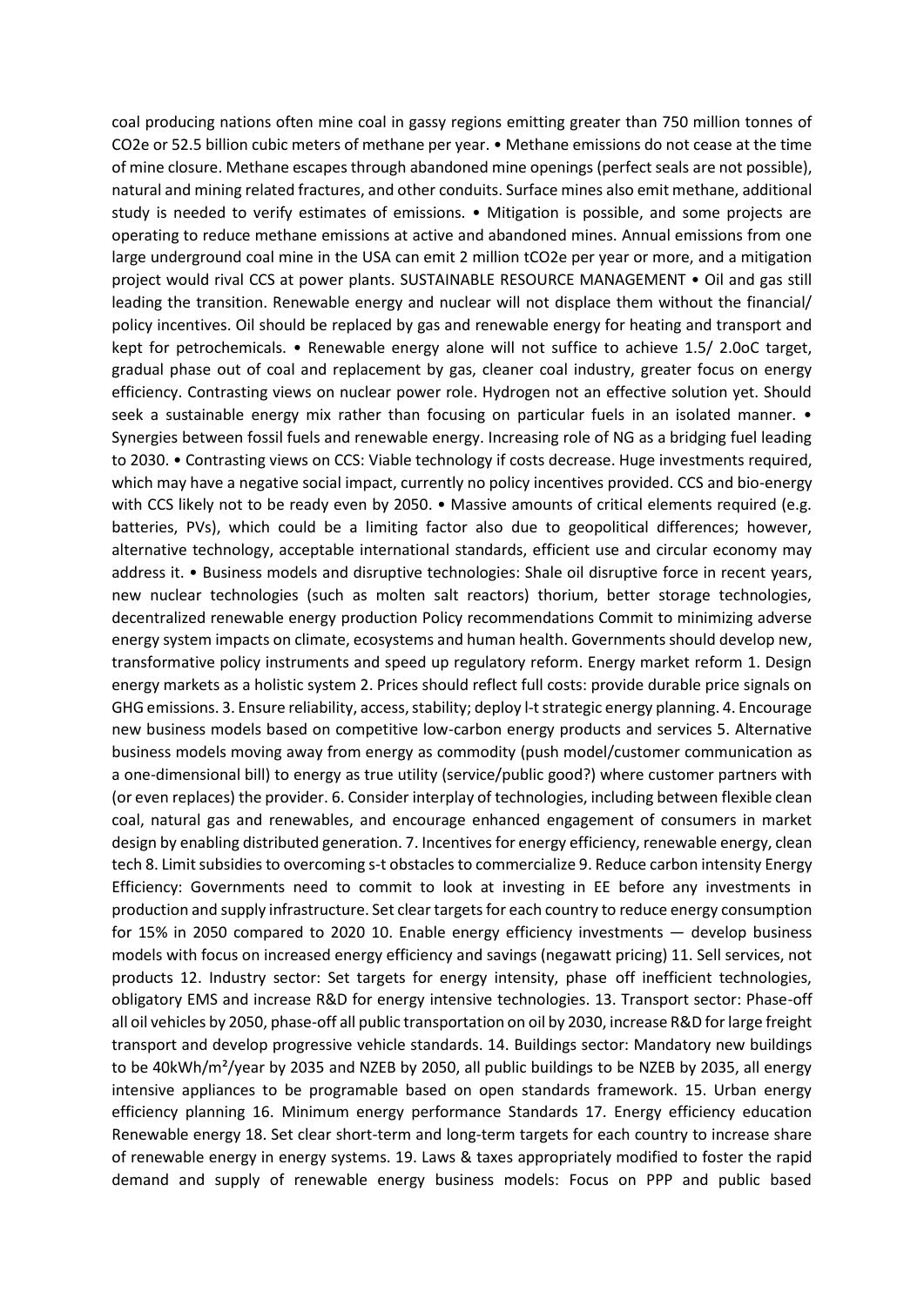investments, ESCO scheme combined with energy efficiency. Distributed RES generation and microgeneration (prosumers), microgrids. 20. Transport sector: Increase share of electric, bio fueled, fuel celled vehicles. 21. Industry sector: Use of local renewable sources, waste energy utilization. 22. Mandatory new buildings to be equipped with PV construction materials, solar water heaters and heat pumps, energy storage devices and load management systems. 23. Full grid access and reinforcement 24. Market reform for supply/demand flexibility, storage, energy efficiency, and efficient transmission and distribution 25. Promote decentralized direct use of renewable energy to provide on-site energy services. 26. R&D collaboration on energy efficiency and renewable energy 27. Recognise the importance of renewable gases (such as hydrogen and biomethane). Sector coupling and sectoral integration are essential elements for decarbonisation. Fossil Fuels 28. Encourage member States to pass legislation that clarifies ownership and promotes global recognition that coal-associated methane is an important energy resource and a powerful greenhouse gas. This will enable beneficial use and mitigate emissions. 29. Encourage preferential access to pipelines and power grids for gas and electricity produced from methane sourced at active and abandoned coal mines. 30. Natural gas and electricity pricing should be preferential for energy produced from coal mine methane (e.g., feed-in tariffs. Introduce tax incentives to support CMM projects or tax carbon emissions. 31. Emissions trading groups should be formed between coal mines and consumers to promote methane emissions reductions at coal mines through projects financed by coal consuming industry, i.e, power, cement and steel producers and used as offsets for consumer's emissions.16 JANUARY-FEBRUARY 2021 32. Support finance of coal mine methane emissions reductions projects. 33. Introduce carbon dioxide reduction and minimum efficiency standards for electric power generation from coal, natural gas, fuel oil, and biomass. 34. Ensure a cost-efficient energy storage system for the short, medium and longterm. In this regard, the role of gas system should be acknowledged. Via Power-to gas technologies electricity can be stored in the form of gas within the gas system at minimum costs. Promote the utilization, repurposing and optimization of the gas infrastructure. The gas system can deliver high storage and transmission capacities in a very efficient and cost-effective way. Leveraging gas infrastructure should be considered as a point of departure for any energy transition pathway. 35. Management of methane emissions across value chains should enable the role of gas in the future global energy mix by helping governments achieve their climate goals, instilling stakeholder confidence with respect to gas´ environmental value and term predictability that allow industrial planning and investment Energy Access 36. Mobilize resources to finance access 37. Promote the necessary energy (gas and electricity) infrastructure and energy interconnectivity among markets to enabling energy supply competition, liquidity, price convergence, diversification of energy supplies, renewable integration, etc., resulting in more competitive and affordable prices for consumers 38. Promote QOS regulation 39. Improve performance of urban environments through smart urban ecosystems. Energy Security 40. Standards for interconnections, interoperability and trading 41. Regional infrastructure projects Sustainable resource management 42. Global governance required to ensure optimal usage of scarce/limited resources. Transition from a linear to a circular model. EU Waste Directive should promote further this shift. Waste management part of the initial development plans. Zero waste principal should be built into incentives. Adoption of innovative accounting tools such as the System of Environmental-Economic Accounting (SEEA). 43. Resource curse can be avoided if a dynamic systems approach and proper information architecture are used in studying the problems, proper tools could be developed. The UN Resource Management System is one such approach. Finance and investment 44. Align investment incentives with the 2030 Agenda 45. Invest in flexibility (supply, grid, and demand) 46. Involve banks to create financial products for bankable energy projects 47. Establish investment framework conditions for efficient provision of energy services 48. Investment-friendly environment (transparent energy strategy and mechanism for fixing renewable energy targets, mitigation of currency devaluation risk, affordable interest rates, availability of long